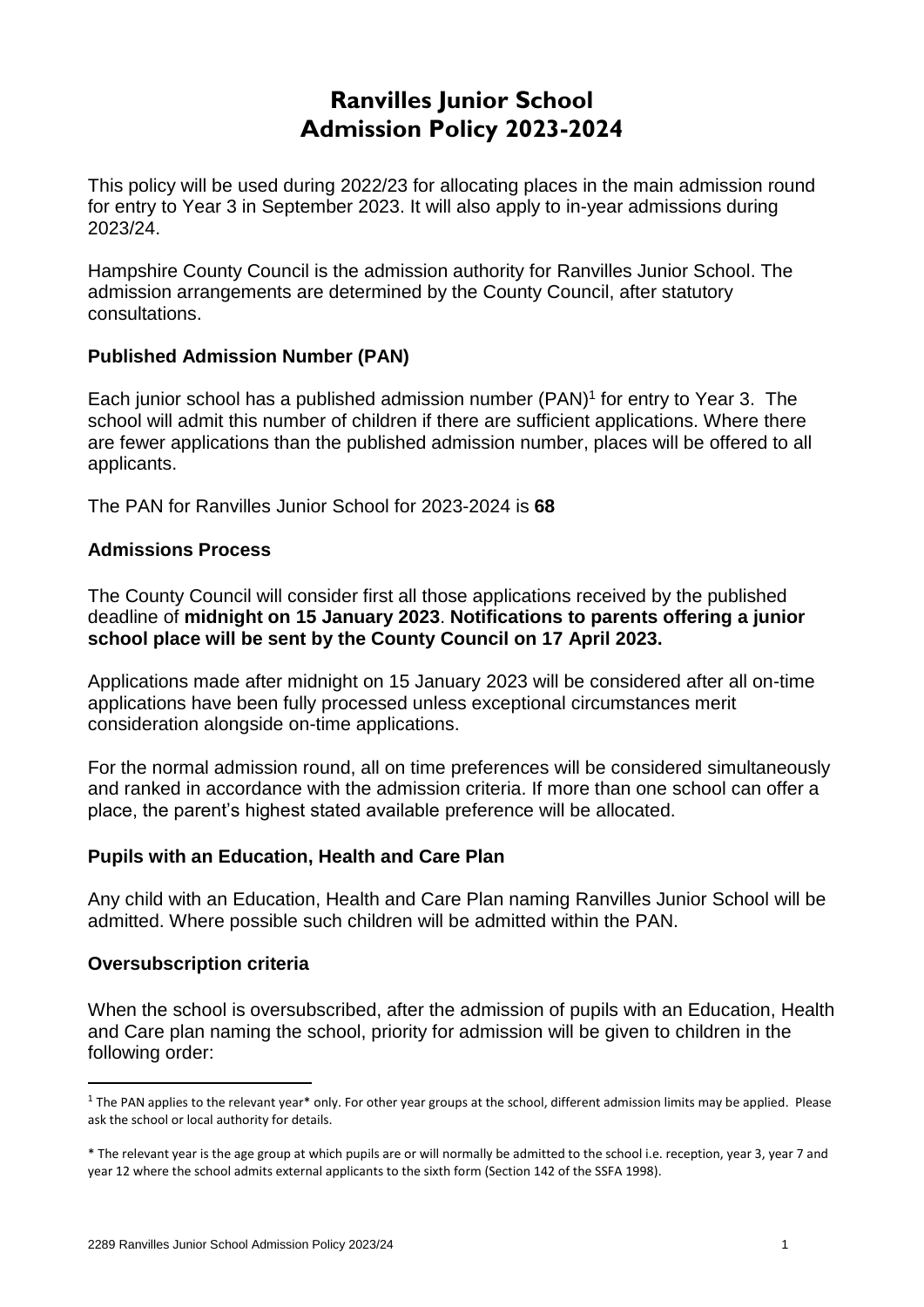1. Looked after children or children who were previously looked after *(see definition i)*.

2. (For applications in the normal admission round only) Children or families with an exceptional medical and/or social need *(see definition ii)*. Supporting evidence from a professional is required such as a doctor and/or consultant for medical needs or a social worker, health visitor, housing officer, the police or probation officer for social needs. This evidence must confirm the child or family's medical or social need and why that need(s) makes it essential that the child attends Ranvilles Junior School rather than any other. If evidence is not submitted by the application deadline, the medical and/or social need cannot be considered.

3. Children of staff *(see definition iii)* who have, (1) been employed at Ranvilles Junior School for two or more years at the time at which the application for admission to the school is made, or (2) have been recruited to fill a vacant post for which there is a demonstrable skill shortage.

4. Children living **in** the catchment area *(see definition iv)* of Ranvilles Junior School who at the time of application have a sibling *(see definition v)* on the roll of Ranvilles Junior School or the linked infant school, Ranvilles Infant School, who will still be on roll at the time of admission. [See 7 for additional children who may be considered under this criterion.]

5. Children living **out** of the catchment who were allocated a place at the linked infant school, Ranvilles Infant School, in the normal admission round in a previous year because the child was displaced *(see definition vi)* from the catchment school for their address, and they remain living in the catchment area.

6. Other children living **in** the catchment area of Ranvilles Junior School.

7. Children living **out** of the catchment area who at the time of application have a sibling *(see definition v)* on the roll of Ranvilles Junior School or the linked infant school, Ranvilles Infant School, who will still be on roll at the time of admission. [Where a sibling was allocated a place at Ranvilles Junior School or Ranvilles Infant School in the normal admission round in a previous year because the child was displaced *(see definition vi)*  from the catchment school for their address, the application will be considered under 4, above, subject to the siblings still living in the catchment area for the school from which they were displaced. In future normal admissions rounds a younger sibling will be considered to have been displaced where they were allocated a place at Ranvilles Junior School or Ranvilles Infant School under this criterion as a consequence of their elder sibling's displacement and are still living in the catchment area for the school from which they were displaced].

8. Children living **out** of the catchment area who at the time of application are on the roll of the linked infant school, Ranvilles Infant School.

9. Other children.

#### *Definitions*

(i) Looked after children are defined as those who are (a) in the care of a local authority, or (b) being provided with accommodation by a local authority in the exercise of their social services functions (see the definition in section 22(1) of the Children Act 1989). Previously looked after children are those who were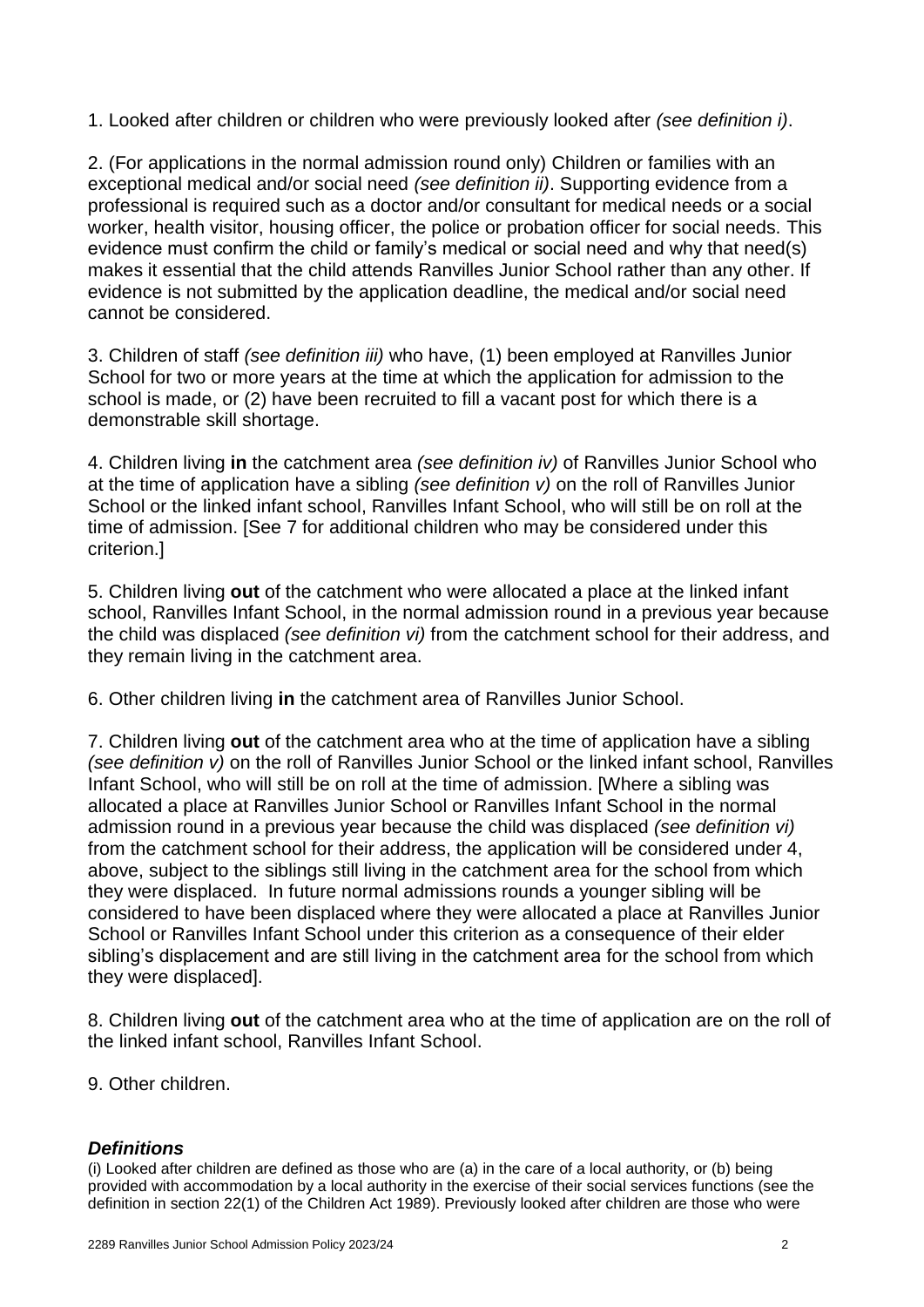looked after but immediately after being looked after became subject to an adoption order, child arrangements order, or special guardianship order. An adoption order is an order under section 46 of the Adoption and Children Act 2002 or section 12 of the Adoption Act 1976. Child arrangements orders are defined in section 8 of the Children Act 1989, as amended by section 12 of the Children and Families Act 2014. Child arrangements orders replace residence orders and any residence order in force prior to 22 April 2014 is deemed to be a child arrangements order. Section 14A of the Children Act 1989 defines a 'special guardianship order' as an order appointing one or more individuals to be a child's special guardian (or special guardians). Previously looked after children also includes those who appear (to the admission authority) to have been in state care outside of England and ceased to be in state care as a result of being adopted. A child is regarded as having been in state care outside of England if they were in the care of or were accommodated by a public authority, a religious organisation, or any other provider of care whose sole or main purpose is to benefit society.

(ii) Applicants will only be considered under this criterion if on the application form (online or paper) they have ticked the appropriate box explicitly indicating that they wish for their application to be considered under medical / social need. 'Medical need' does not include mild medical conditions, such as asthma or allergies. 'Social need' does not include a parent's wish that a child attends the school because of a child's aptitude or ability or because their friends attend the school or because of routine childminding arrangements. Priority will be given to those children whose evidence establishes that they have a demonstrable and significant need to attend a particular school. Equally this priority will apply to children whose evidence establishes that a family member's physical or mental health or social needs mean that they have a demonstrable and significant need to attend a particular school. Evidence must confirm the circumstances of the case and must set out why the child should attend a particular school and why no other school could meet the child's needs. Providing evidence does not guarantee that a child will be given priority at a particular school and in each case a decision will be made based on the merits of the case and whether the evidence demonstrates that a placement should be made at one school above any other.

(iii) 'Staff' includes all those on the payroll of Ranvilles Junior School who (specific to clause (1)) have been an employee continuously for two years at the time of application. 'Children of staff' refers to situations where the staff member is the natural parent, the legal guardian or a resident step parent.

(iv) A map of the school's catchment area can be viewed on the school's details page on the Hampshire County Council website [www.hants.gov.uk/educationandlearning/findaschool.](http://www.hants.gov.uk/educationandlearning/findaschool)

(v) 'Sibling' refers to brother or sister, half-brother or half-sister, adoptive brother or adoptive sister, foster brother or foster sister, stepbrother or stepsister living as one family unit at the same address. It will also be applied to situations where a full, half or adopted brother or sister are living at separate addresses. Criteria 4 and 7 include children who at the time of application have a sibling for whom the offer of a place at Ranvilles Junior School or the linked infant school, Ranvilles Infant School, has been accepted, even if the sibling is not yet attending.

(vi) 'Displaced' refers to a child who was refused a place at the catchment school in the normal admissions round having named it in the application and was not offered a higher named preference school. To identify the child's catchment school please use [https://maps.hants.gov.uk/SchoolCatchmentAreaFinder.](https://maps.hants.gov.uk/SchoolCatchmentAreaFinder/) Note that some addresses are in catchment for more than one school and in this case, 'displaced' refers to a child who was refused a place at any of their catchment schools.

#### **Tie-breaker**

If the school is oversubscribed from within any of the above categories, straight line distance will be used to prioritise applications; applicants living nearer the school have priority. Distances will be measured from the Ordnance Survey home address point to the school address point using Hampshire County Council's Geographic Information Systems (GIS). Distances to multiple dwellings will give priority to the ground floor over the first floor and so on. On individual floors, distances will be measured to the stairs leading to the communal entrance. Where two or more applicants are equidistant, random allocation will be used to allocate the place. An explanation of the random allocation procedure is available on the County website.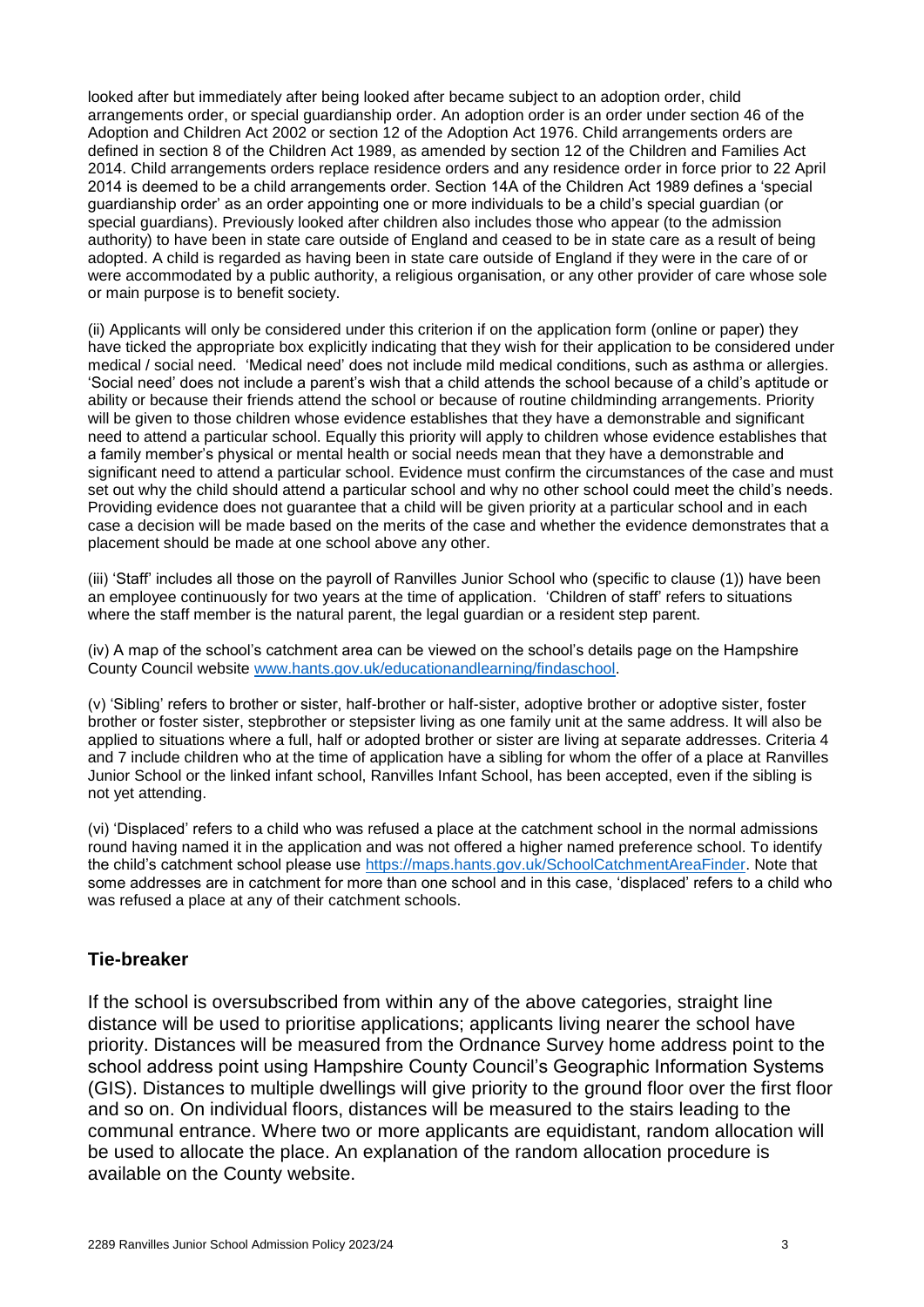# **Additional Information**

#### **Permanent Residence**

The child's permanent residence is where they live, normally including weekends and during school holidays as well as during the week and should be used for the application. The permanent address of children who spend part of their week with one parent and part with the other, at different addresses, will be the address at which they spend most of their time.

#### **Multiple births**

Where a twin or child from a multiple birth is offered the last place available within the PAN, any further twin or child of the same multiple birth will also be offered a place, if the parents so wish, even though this may raise the number in the year group above the school's PAN

#### **Fair Access placements by the local authority**

Outside the normal admission round, it may sometimes be necessary for a pupil to be placed by the local authority, or a local placement panel acting on behalf of the authority, in a particular school even if there is a waiting list for admission. Such placements will be made in accordance with Hampshire County Council's Fair Access Protocol. The Protocol is based on legislation and government guidance.

#### **Waiting lists**

Waiting lists will be established for each year group where more applications are received than places available. For main round admissions to Year 3, the waiting list will be maintained centrally by the local authority until 31 August 2023. At all other times, and for other year groups, waiting lists will be operated by schools on behalf of the local authority.

Any places that become available will be offered to the child at the top of the list at that time. The waiting list is ordered according to the criteria of the admission policy with no account being taken of the length of time on the waiting list or any priority order expressed as part of the main admission round. Fair Access admissions and school closure arrangements will take priority over the waiting list.

The waiting list will be reviewed and revised –

- each time a child is added to, or removed from, the waiting list;
- when a child's changed circumstances affect their priority;

For entry to Year 3, the waiting list will remain open until 31 August 2024, at which point all names will be removed. For all other year groups, waiting lists will remain open until 31 August of each year. Parents who want their child to be considered for a place at the school in the following school year must submit a new in-year application in the August preceding the new school year. Schools will send a decision letter within the first 10 days of the new term.

#### **Admission of children outside their normal age group**

Parents may request that their child is admitted outside their normal age group. To do so, parents should include a request with their application, specifying why admission outside the normal age group is being requested and which year group they wish their child to be admitted. Decisions will be made based on the circumstances of the case and in the best interests of the child.